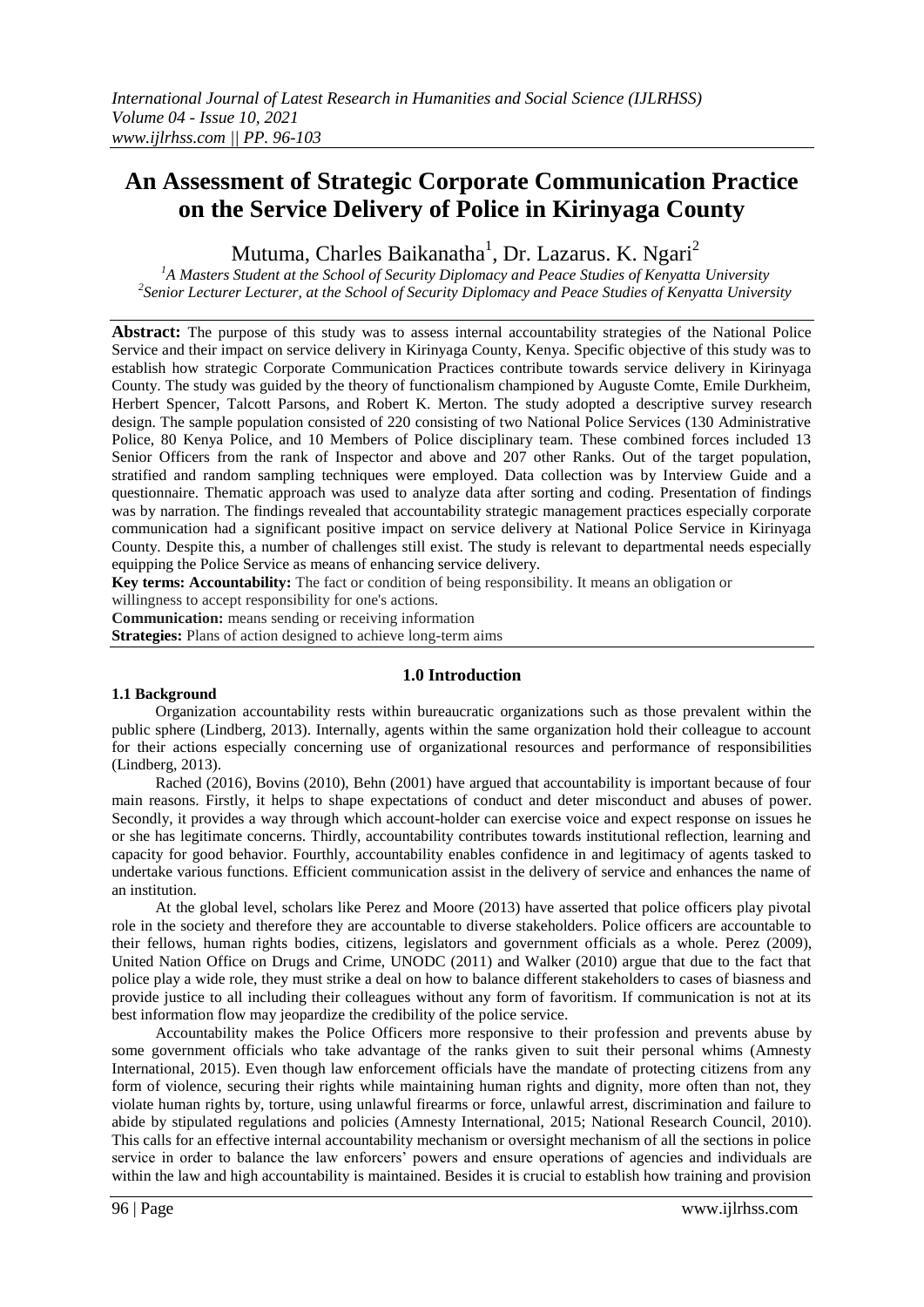#### *International Journal of Latest Research in Humanities and Social Science (IJLRHSS) Volume 04 - Issue 10, 2021 www.ijlrhss.com || PP. 96-103*

of communication equipment"s contributes in promoting accountability in Kenya as reports from India and USA shows (The Hindu, 2007).

At the African level, Alemika (2009) argues that the police should be given proper guidance and direction so that they can be accountable for their wrongdoings and actions. He explains that the police need to be trained well in order to do their work professionally and that they must be assured of better working conditions especially provision of communication equipment's in addition to others in order to enhance their proper internal accountability.

In Kenya the Police are vested with power and freedom to perform their duties, uphold the rule of law and order, and protect the public against any harm. Such powers and trust from citizens necessitate accountability for any police action. Harrison and Cunneen (2010) opine that accountability is key when police actions may be labelled as misconduct. This justifies why we need a strong communication department to inform the public and other stakeholders on police work.

Phillips and Trone (2002), Thomassen (2002) and Walker (2011) confirms that failure of the internal accountability mechanisms has left civilian oversight through the Ombudsman and human rights activists as the only trusted check. Murphy and McKenna (2008), Pollock (2010), Sewell (2010), and Police Integrity (2012) all affirm that internal accountability as seen from state on misconduct of police officers is always biased, unfair and ineffective rather than ethics to reign in the Police departments and stations (Police Integrity*,* 2012; Police Accountability& Citizen Review*,* 2012. Among the departments which need to be audited regularly is communication. This is in form of equipment, organization structure among others.

According to the US Department of Justice (2011), police internal accountability lies the heart of security sectorial development. It is unfortunate that accountability in Kenya police Service is low as the institution corruption index is always listed as the most corrupt in the country (Transparency International 2019). Perhaps the bad image is due to communication challenges within the police service.

#### **1.2 Statement of the problem**

Evidence from scholars show that state investigation on misconduct of police officers is always biased, unfair and ineffective possibly due to ineffective internal accountability mechanisms. Complaints on failures related to internal accountability mechanisms have been met with Public Relations responses. The key cause of this lack of accountability seem to be inadequate training, poor communication and the general police culture. It is therefore vital to note that this study interrogated the existing internal strategies for ensuring police accountability especially communication aspect in meeting the desired goal of service delivery. Specifically, the study assessed the internal accountability strategies of the national police service by focusing on strategic Corporate Communication Practice.

#### **I.3 Objective of the study**

To establish how strategic Corporate Communication Practice contribute towards service delivery in Kirinyaga County that enhances their image as an accountable organization

#### **1.4 Research question**

Which good communication practices can the National Police Service adopt in service delivery in Kirinyaga County to enhance their positive image as an accountable organization?

#### **1.5 Justification of the study.**

Police service are paramilitary bureaucratic organization that has traditionally responded slowly to change. Due to accountability concept and related mandate for police service, as organization administrators across the country. The changes within policing institution have largely been unsuccessful due to administrators within organization failing to understand the complexity of their stand and subsequently instituting linear model of change in the National police service in Kenya.

#### **1.6 Scope of the study**

In terms of geographical scope, the research was done in Mwea East Sub-County in Kirinyaga County. In terms of content, the study focused on how communication practices contribute towards service delivery by police in Kirinyaga County.

#### **1.6.0Literature review**

#### **1.6.1 Theoretical framework**

The theory of functionalism championed by Comte, Durkheim, Spencer, Parsons, and Merton guided the study. This theory classifies society as a complex system with parts working together in promoting stability and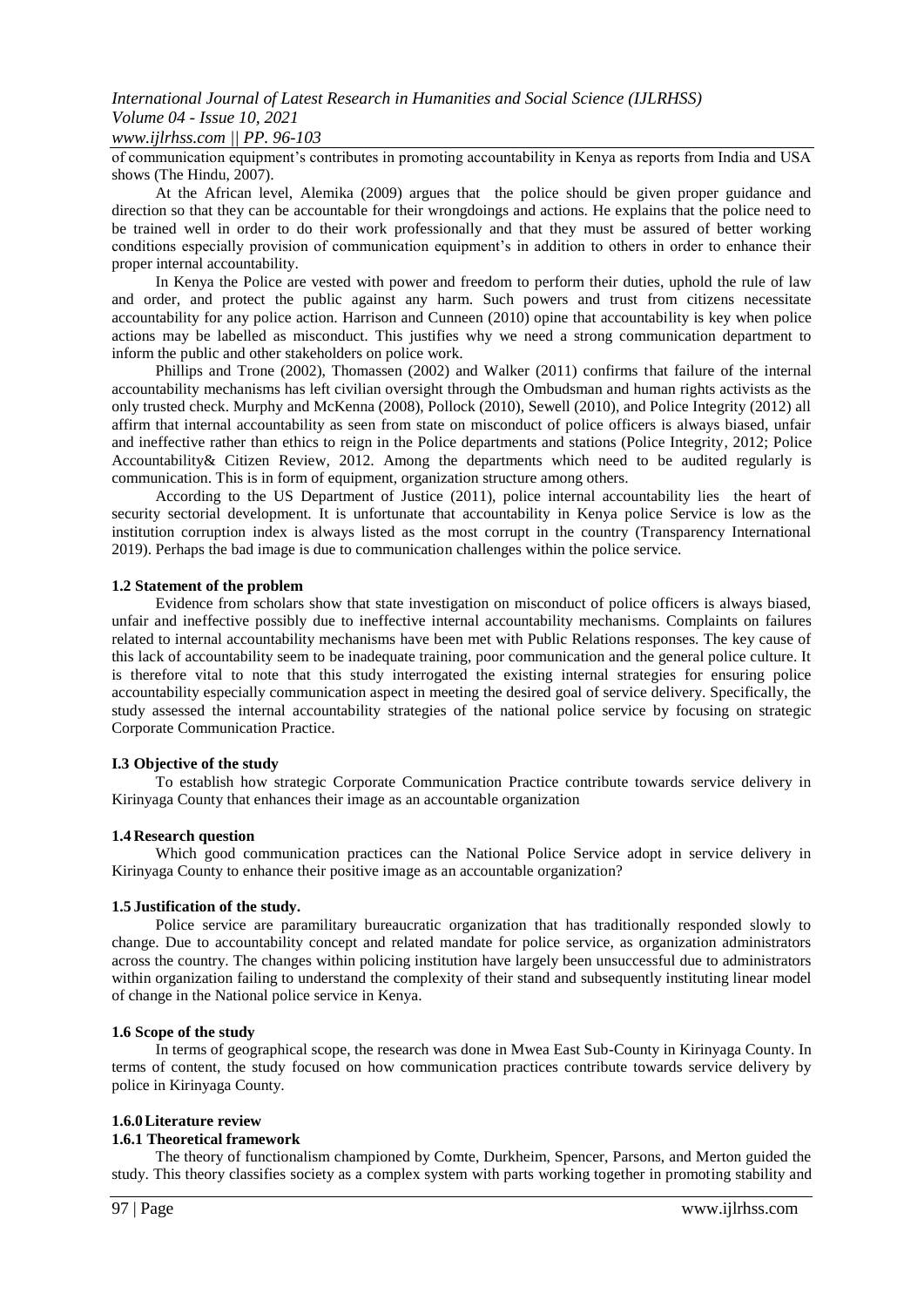## *www.ijlrhss.com || PP. 96-103*

solidarity. The proposed study perceives the "policing society" as a system whose parts (police and members of the public) must work together to promote service delivery.

Functionalism considers both social functions and social structure that must anchor the survival of the system, so are the police and service delivery. Spencer popularized a common analogy presenting these society parts as "organs" working towards the "body"s" proper functioning. In line with the above, this study will treat the police officers, as organs working towards the policing is proper functioning, specifically in service delivery.

The second theory will be Kurt Lewis theory of change (Kristonis 2005). The theory explains that changes occur in 3 phases and forces active towards status quo or equilibrium characterize each phase. The forces are the restraining and driving forces and using analogy of change in the eyes" shape helps understand the phases. The phase is unfreezing, moving and freezing.

Change is life"s only reality and is observed both on a professional front and in personal aspect. Learning and managing to adapt it takes time, training, effort and energy. That way several organizations globally have come up with well-defined and structured model to change. The theories are important to understand the framework to enable police service to cope with the changes and minimize resistance for accountability purposes (especially on communication aspects) for the equilibrium of the service.

#### **1.7 Corporate communication**

Good communication practices enhance efficiency in the police service. Lack of relevant and sufficient resources undermines the ability of Police Officers to execute their mandate. Conversely, research evidence asserts that provision of these resources enhances the quality of performance of Police Officers (Ransely, 2009). Improved communication systems would also prevent criminal gangs from accessing sensitive information regarding national security. Indirectly, this boosts the performance of police officers because they are able to plan and execute their duties with utmost ease. As the police institution is a dynamic organization, changes in communication network needs to progress Kurt Lewis (Kristonis 2005) for it to improve services. This aspect therefore needs to be enhanced all the time in order to improve service and people"s perception on police accountability.

#### **1.8 Knowledge gap**

Several researches have been done in Kenya concerning other topic areas but little has been done pertaining to internal police accountability especially on strategic corporate communication.

#### **1.9.1 Conceptual framework**

It is based on the perception that police internal accountability improves their image and enhances good relationship with public members.



Source: Authors (2021)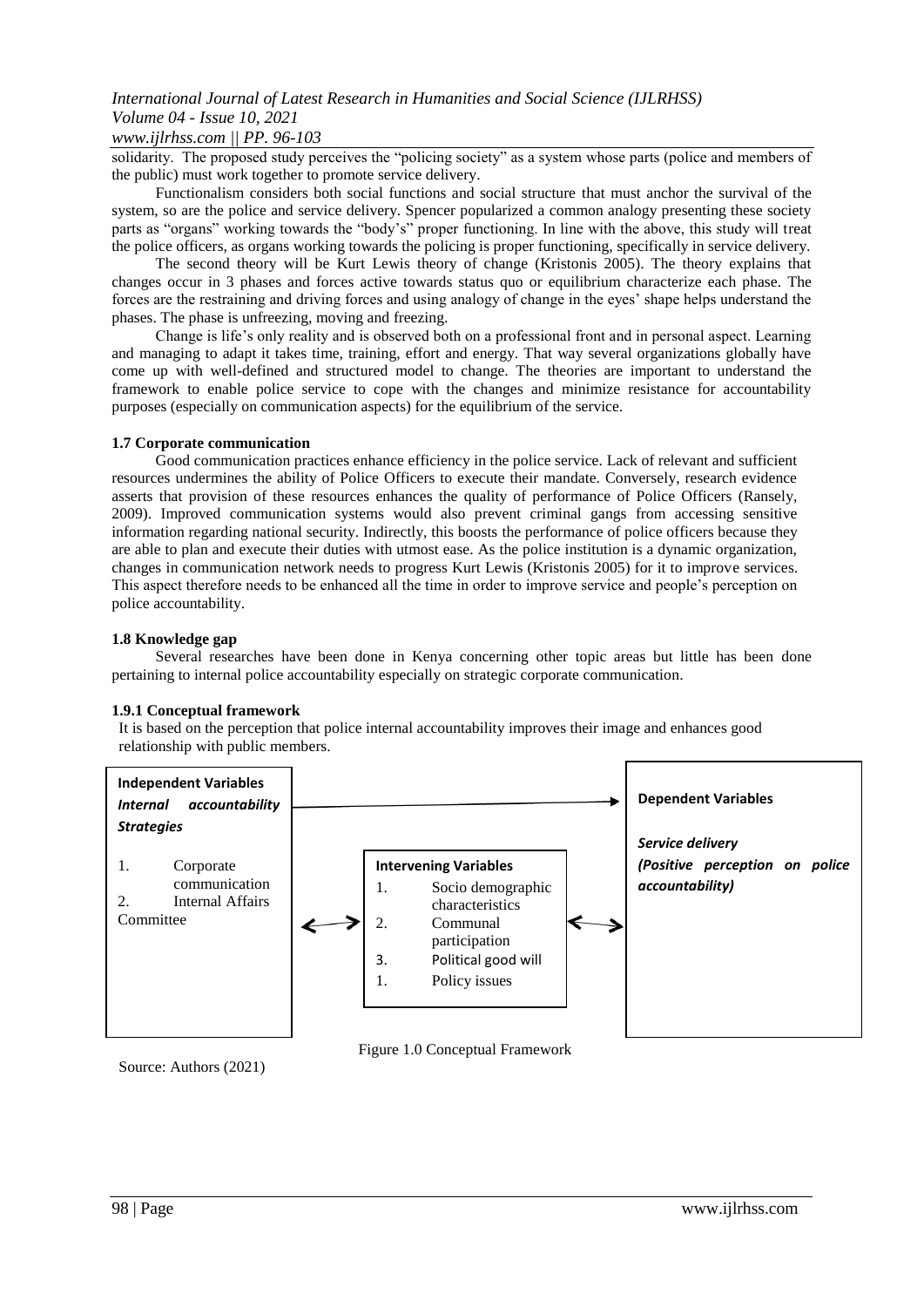#### **2.1 Research design**

### **2.0 Methodology**

A descriptive survey research design was adapted for this study. The design assessed the police institution and described the characteristics of its internal communication mechanism.

#### **2.2 Target population**

The target population in this study were 220 members of the National Police Service in Mwea East Sub-County consisting of 130 Administrative Police, 80 Kenya Police, and 10 members of police disciplinary group. In Mwea, these combined forces included 13 Senior Officers from the rank of Inspector and above and 207 other Ranks. The 13 officers, were, subjected to interviews for purpose of gathering information which, complemented data from other sources.

#### **2.3 Sampling techniques**

The researcher used stratified and random sampling techniques to select 66 out of 220 National Police Service members in Mwea East Sub-County. Stratified random sampling was adopted in population categorization of Senior Officers and Other Ranks from Administrative Police, Kenya Police, and members of police disciplinary groups. Simple random sampling was employed in selecting 62 from other ranks and 4 Senior Officers from Senior Officers and Other Ranks strata. This gave a sample of 66 participants.

#### **2.4 Sample size**

The sample size for this study was 66 out of the target population of 220 respondents. The sample consisted of 4 Senior Officers and 62 other Ranks.

| Category                                 | <b>Population</b>                           | <b>Sample</b> | % Sampled |
|------------------------------------------|---------------------------------------------|---------------|-----------|
| Senior Officers 13                       | <b>Administrative Police</b><br>5           | 1             | 30.0      |
|                                          | 5<br>Kenya Police                           | 2             | 30.0      |
|                                          | 3<br>Director of Criminal                   | 1             | 30.0      |
|                                          | <b>Investigation Officers</b>               |               |           |
|                                          | Administration-police.119                   | 31            | 24.7      |
| Other ranks.<br>207                      | Kenya Police<br>62                          | 23            | 24.0      |
|                                          | Director of Criminal<br>5                   | 2             | 30.0      |
|                                          | <b>Investigation Officers</b>               |               |           |
| Members of Police<br>Dicipinary group 10 | Members of Police Dicipinary<br>10<br>group | 6             | 30.0      |
|                                          |                                             |               |           |
| Total                                    | 220                                         | 66            | 100.0     |

Table 1.1 Sampling Matrix

#### **2.5 Ethical considerations**

Sources of information were acknowledged through referencing in order to avoid cases of plagiarism. Respondents were also asked to answer questions voluntarily without coercion. They were assured of their confidentiality and anonymity. The purpose of the research was explained to the respondents and this aided in receiving objective information.

#### **3.0 Research findings**

#### **3.1 Accountability strategic corporate communication practice**

Of the 66 respondents of both two National police services and members of disciplinary group, 42% indicated that the service has appropriate work equipment while the remaining 58% said the equipment used are inappropriate.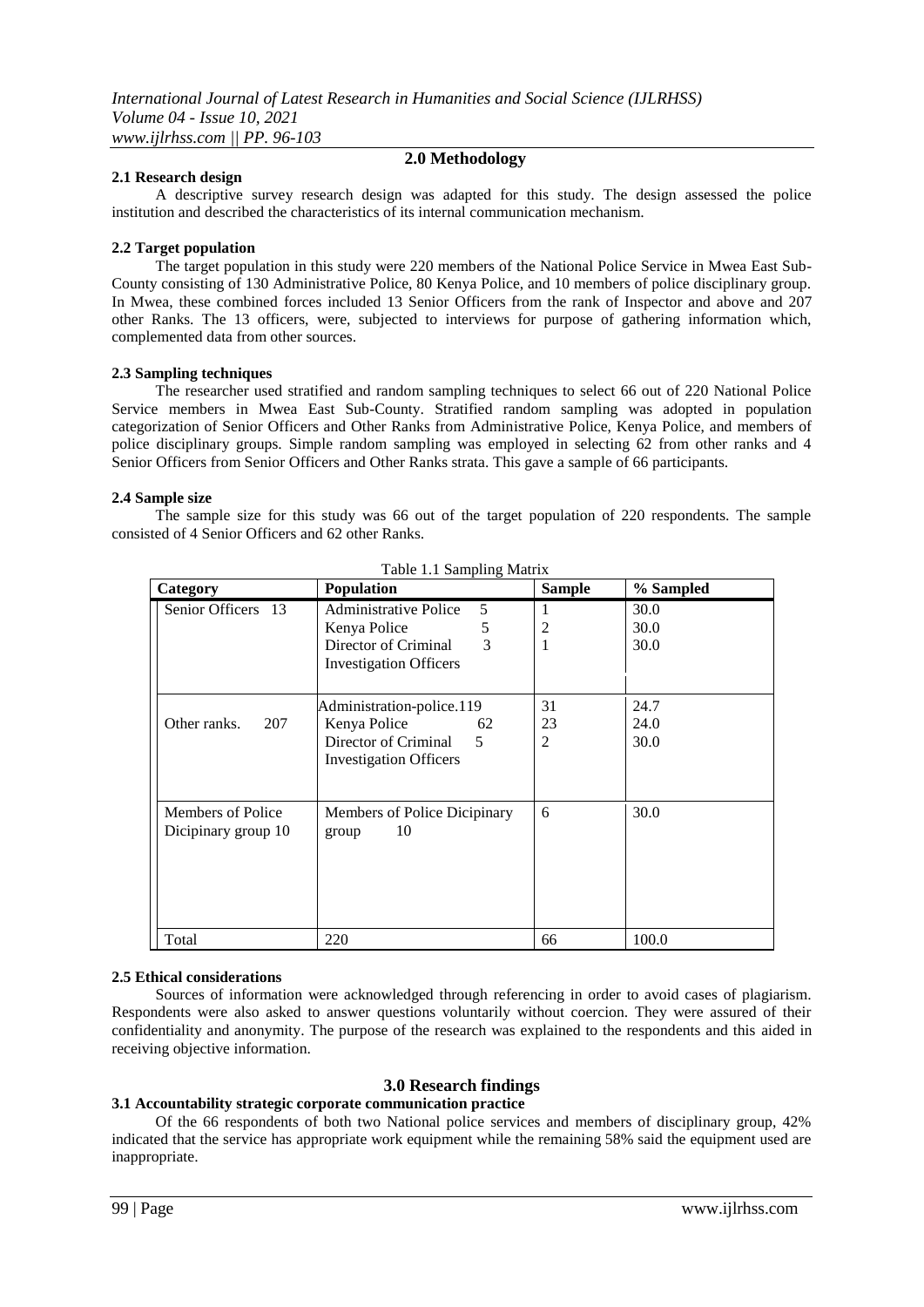#### *International Journal of Latest Research in Humanities and Social Science (IJLRHSS) Volume 04 - Issue 10, 2021 www.ijlrhss.com || PP. 96-103*

| Table 2: Appropriateness of Service Equipment |                  |            |  |  |
|-----------------------------------------------|------------------|------------|--|--|
| <b>Statement</b>                              | <b>Frequency</b> | Percent    |  |  |
|                                               |                  |            |  |  |
| Service equipment appropriate                 | 28               | 42         |  |  |
| Service equipment inappropriate               | 38               | 58         |  |  |
| <b>Total</b>                                  | 66               | <b>100</b> |  |  |

Not so many of the respondents gave a precise explanation of how inadequate equipment affects service delivery. However, they contended that inappropriate equipment has negative effects on service delivery. In addition to compromising rapid response to emergencies, they cited that unsuitable equipment prevents officers from securing and handling scenes of crimes and undertaking forensic investigation. Findings of this research also showed that National Police Officers have limited communication equipment relative to the number of officers. Further, these are in some instances defective and susceptible to tapping by criminal gangs. Some respondents cited that in most instances, they resort to their mobile phones to communicate critical information regarding security issues.

| <b>Statement</b>                      | <b>Strongly</b><br>Agree $(\% )$ | Agree<br>$($ %) | Disagree $(\% )$ | <b>Strongly</b><br><b>Disagree</b><br>$\binom{0}{0}$ | <b>Mean</b> |
|---------------------------------------|----------------------------------|-----------------|------------------|------------------------------------------------------|-------------|
| Very effective in<br>service delivery | 18<br>(28)                       | 21<br>(31)      | 18<br>(28)       | (13)                                                 | 2.8696      |

With respect to effectiveness of the service equipment at their disposal, 59% of the respondents said that they were very effective in-service delivery (31%) agreeing and (28%) strongly agreeing. 41% of the respondents disagreed that the equipment was not effective in-service delivery with (28%) disagreeing and (13%) strongly disagreeing.

At this point, the fact that communication equipment is vital for effective performance of Police officers cannot be overstated. The gadgets allow officers to communicate relevant information in a timely and efficient manner. They enhance information flow and contribute positively to job satisfaction. Lack of effective communication equipment contributes to poor performance of National Police Officers in Kirinyaga County. By increasing the susceptibility of security information to interception by criminals, defective gadgets have adverse effects on response and general performance of the officers. Use of mobile telephony in communicating classified security information has cost implications too, besides increasing the vulnerability of such information landing to wrong sources; it makes officers to incur additional budgetary expenses.

| Table 4: ANOVA for Accountability Strategic Corporate Communication |            |                       |     |                    |       |            |
|---------------------------------------------------------------------|------------|-----------------------|-----|--------------------|-------|------------|
| <b>Model</b>                                                        |            | <b>Sum of Squares</b> | Df  | <b>Mean Square</b> | F     | Sig.       |
|                                                                     |            |                       |     |                    |       |            |
|                                                                     | Regression | 1.818                 |     | 1.818              | 3.083 | $.013^{b}$ |
|                                                                     | Residual   | 134.464               | 228 | .590               |       |            |
|                                                                     | Total      | 136.283               | 229 |                    |       |            |

a. Dependent Variable: Service delivery

b. Predictors: (Constant), SCC - Accountability strategic corporate communication

The regression model' overall significance is measured by ANOVA. 0.013 P-Value that is  $< 0.05$  (5%) significance level) explains the ANOVA findings hence the model is significant statistically since Kirinyaga County NPS service delivery and accountability strategic corporate communication correlate. 3.083 value was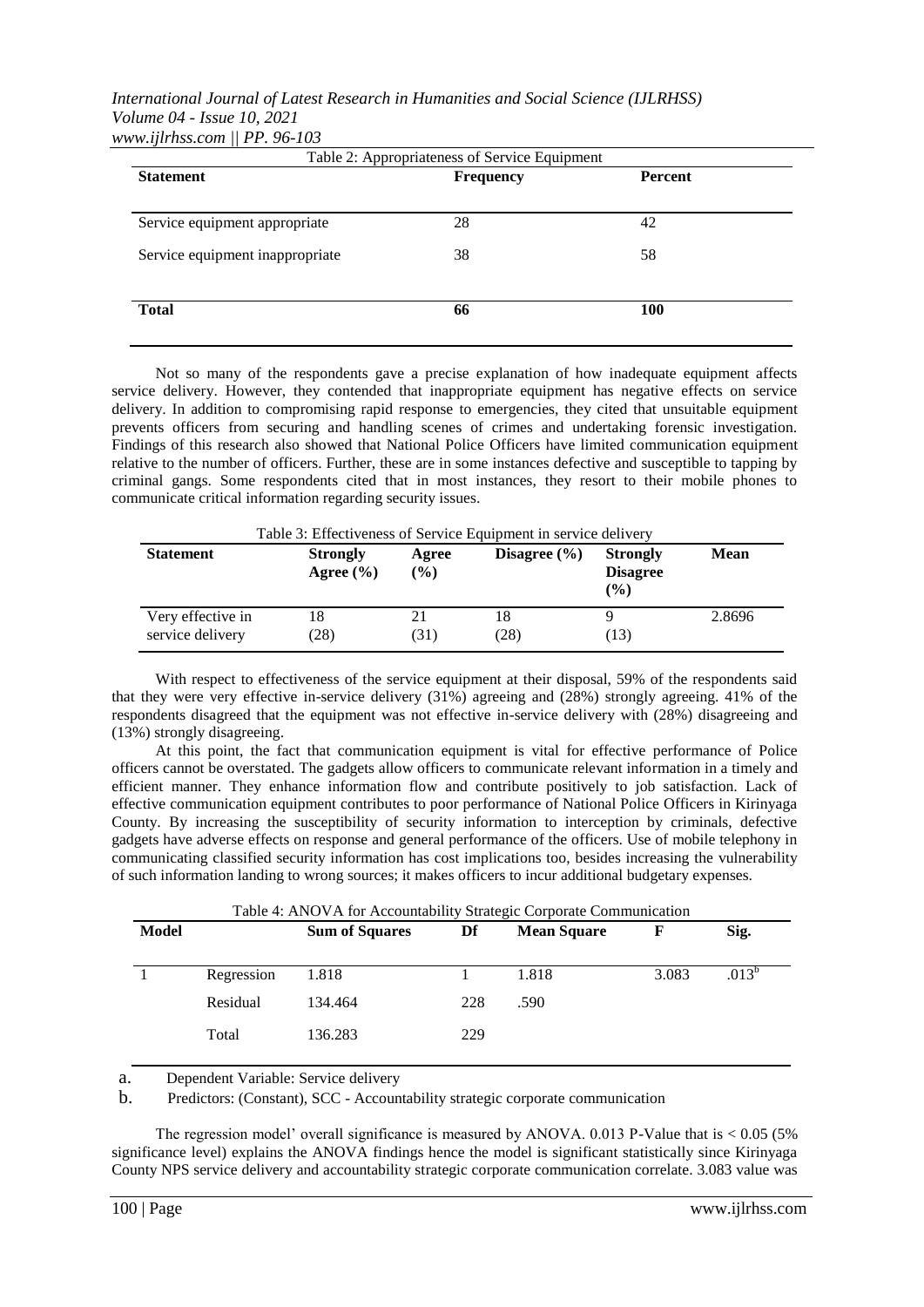*www.ijlrhss.com || PP. 96-103*

given by F-test, p<0.1 sufficiently supports the model"s fit goodness to explain the service delivery variation. It further noted that in Kirinyaga County NPS service delivery, accountability strategic corporate communication was a useful predictor and this was confirmed by one of the officers who said; "Communication is necessary during service delivery as one perform his work with confidence"

#### **3.2 Discussion**

The key objective was to assess and explore the good practices on National Police Service delivery in Kirinyaga County, Kenya by focusing on communication. From the finding, National Police officers in Kirinyaga County lack sufficient and effective communication equipment to undertake their duties effectively. Their management systems are out dated and, in some instances, obsolete. Lack of relevant and sufficient resources undermines the ability of Police Officers to execute their mandate. Conversely, research evidence asserts that provision of these resources enhances the quality of performance of Police Officers (Ransely, 2009). Improved communication systems would also prevent criminal gangs from accessing sensitive information regarding national security. Indirectly, this boosts the performance of police officers because they are able to plan and execute their duties with utmost ease. Effective and adequate communication gadgets would have a positive impact on information flow too. Ultimately, this would address instances of confusion that have adverse effects on police"s delivery of service. Further, it would encourage and necessitate sharing of critical information as well as timely response to distress calls and other forms of emergencies. In a functioning organization information sharing is essential. As the police institution is a dynamic organization, changes in communication network needs to progress Kurt Lewis (Kristonis 2005) for it to improve services. This key aspect of communication was seen to be wanting as one police officer reported;

*"I was investigating a case, I had identified the culprit and was on the verge of arresting him when I was told to go slow. I got confused as my immediate boss was happy with my work. Thus the functioning information sharing though essential is wanting in the police service"*

Relative to this, the government should consider providing officers with new technology and equipment. This will make the institution more efficient and effective in meeting its objectives and priorities. New technology is applicable to various policing activities. In particular, issues pertaining to forensic techniques, command and control, surveillance, and border control require sophisticated tools. Lack of certain technological infrastructure handicaps police officers and makes them to resort to traditional and in some instances unlawful methods of detecting crime. Currently, most of their investigative methodologies rely on interviewing. The outcome of such "traditional" approaches is usually dismal. After providing officers with new technologies, the government should focus on training them in order to ensure effective performance.

#### **3.3 Conclusions**

#### **This paper has presented results, analysis and discussion of the study by focusing on the following objective:**

To establish how strategic Corporate Communication Practice contribute towards service delivery in Kirinyaga County that enhances their image as an accountable organization. The findings revealed that the use of superior communications equipment"s and mechanisms had a significant positive impact on service delivery at National Police Service in Kirinyaga County and vice-versa.

#### **3.4 Recommendations**

The following recommendation was made based on the objective

The government should focus on providing the National Police Service with relevant and sufficient resources, new technology and equipment, to enhance quality of service delivery through effective corporate communication.

#### **3.5 References**

- [1]. Aepli, P. (Ed.). (2012). *Toolkit on Police Integrity.*Geneva: Centre for the Democratic Control of Armed Forces
- [2]. Abhijit Banerjee Raghabendra Chattopadhyay, Esther Duflo^, Daniel Keniston†, Nina Singh Can Institutions be reformed from within? Evidence from a Randomized Experiment with the Rajasthan Police ‡ Undated paper
- [3]. Arthur Coterell (1980).*The Encyclopedia of Ancient Civilisations.*Rainbird Publishers. pp. 176–178. ISBN 0-7112-0036-X.
- [4]. Ball, N. and Walker, C. (2015) *DFID Security and Justice Assistance: What Works?* Stabilisation Unit.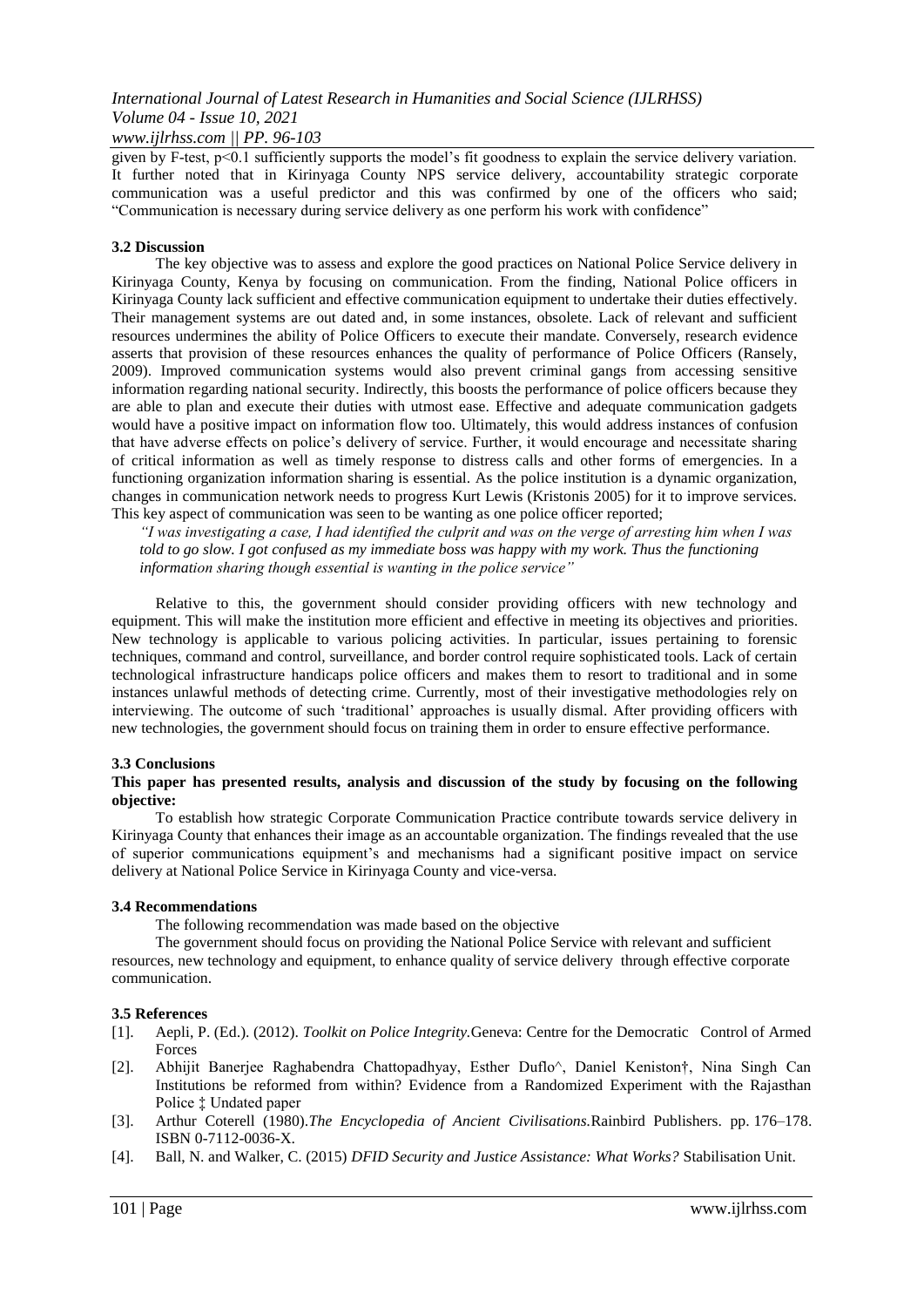*www.ijlrhss.com || PP. 96-103*

- [5]. Bayley, D. (1997). "The Contemporary Practices of Policing: A Comparative View." *A Role for Democratic Policing, Civilian Police and Multinational Peacekeeping – A Workshop Series*. Washington, DC: National Institute of Justice. Retrieved from https: //www.ncjrs.gov.(Accessed September 12, 2016).
- [6]. Bayley, D. (1997). "The Contemporary Practices of Policing: A Comparative View." *A Role for Democratic Policing, Civilian Police and Multinational Peacekeeping – A Workshop Series*. Washington, DC: National Institute of Justice. Retrieved from https://www.ncjrs.gov.(Accessed September 12, 2016).
- [7]. *Burns, N. & Grove, S.K. 2003.Understanding nursing research. 3rded. Philadelphia: Saunders Company.*
- [8]. Bovens, M. (2010). Two concepts of accountability: Accountability as a virtue and as a mechanism*. West European Politics,* 33
- [9]. Bovens, M. (2006). Analyzing and assessing public accountability: A conceptual framework. *European Governance Papers (EUROGOV),* No. C-06-01
- [10]. Behn, R. D. (2001).*Rethinking democratic accountability.* Washington, DC: Brookings Institution Press*.*
- [11]. Cheyanne Church (2016).*Taking the Blinders Off: Questioning How Development Assistance Is Used to Combat Corruption*. Institute for Human Security, p. 6.
- [12]. *Cole, Eden, Kerstin Expert, and Katrin Kinzelbach, eds. Public Oversight of the Security Sector: A Handbook for Civil Society Organizations. United Nations Development Programme and Geneva Centre for the Democratic Control of Armed Forces, 2008.Available from [www.dcaf.ch/Publications/Publication-Detail?lng=en&id=95396.](http://www.dcaf.ch/Publications/Publication-Detail?lng=en&id=95396)*
- [13]. Council of Europe, Opinion of the Commissioner for Human Rights concerning Independent and Effective Determination of Complaints against the Police (2009), CommDH (2009)4:https://wcd.coe.int/ViewDoc.jsp?id=1417857
- [14]. Ghazala Mansuri and Vijayendra Rao (2013).*Localizing Development: Does Participation Work?* World Bank, p. 963.
- [15]. Gibb Africa Limited. (2010). *Mwea Irrigation Development Project Design review main report*. 1, 36- 37.
- [16]. Haas N.E., de Keijser J. W. &Bruinsma G. J. N. (2014). *"Public support for vigilantism, confidence in police and police responsiveness", Policing and Society: An International Journal of Research and Policy, 24:2;*
- [17]. *HAKI NA USALAMA, 2017<http://hakinausalama.org/>*
- [18]. *HAL Id: hal-00668578, https://hal.archives-ouvertes.fr/hal-00668578, 2012*
- [19]. Heather, Marquette and Caryn, Peiffer (2015).*Corruption and Collective Action*, Anti-Corruption Resource Centre (U4), 2015.
- [20]. *Holloway, I & Wheeler, S. 2002. Qualitative research in nursing.2nd edition. Oxford: Blackwell Publishing.*
- [21]. Hope, K.R. Sr. (Ed.). (2015). *Police Corruption and Police Reforms in Developing Societies*. CRC Press.
- [22]. Hope, K.R. Sr. (Ed.). (2015). *Police Corruption and Police Reforms in Developing Societies*. CRC Press.
- [23]. Hope, K.R. Sr. (Ed.). (2015). *Police Corruption and Police Reforms in Developing Societies*. CRC Press.
- [24]. Hopkins, Tamar. *An Effective System for Investigating Complaints against Police: A Study of Human Rights Compliance in Police Complaint Models in the US, Canada, UK, Northern Ireland and Australia*. Melbourne: Victorian Law Foundation, 2009.
- [25]. Idamwenhor Napoleon Enayaba (Ed) (2013).*External Police Accountability and the Police Service Commission. Conference Proceedings.* Abuja: CLEEN Foundation Monograph series No. 19.
- [26]. Jenny, Pearson (2011). *Training and Beyond: Seeking Better Practices for Capacity Development*. OECD, 201.1, p. 21.
- [27]. Jesper, Johnson et al., (2012). *Mapping Evidence Gaps in Anti-Corruption: Assessing the State of the Operationally Relevant Evidence on Donors' Actions and Approaches to Reducing Corruption*. Anti-Corruption Resource Centre.
- [28]. KaltrinaSelimi (October 2015). *Assessing the Oversight Mechanisms of the Police Forces in Macedonia.*  Germany: Analytica.
- [29]. Koppell, J. G. S. (2005). Pathologies of accountability: ICANN and the challenge of "multiple accountabilities disorder. *Public Administration Review*, 65
- [30]. Linberg, S. (2013).Mapping accountability: Core concepts and subtypes. *International Review of Administrative Sciences,* 79
- [31]. Manning, P. (1997). *Police Work: The Social Organization of Policing*. Second Edition. Prospect Heights, Illinois: Waveland Press.